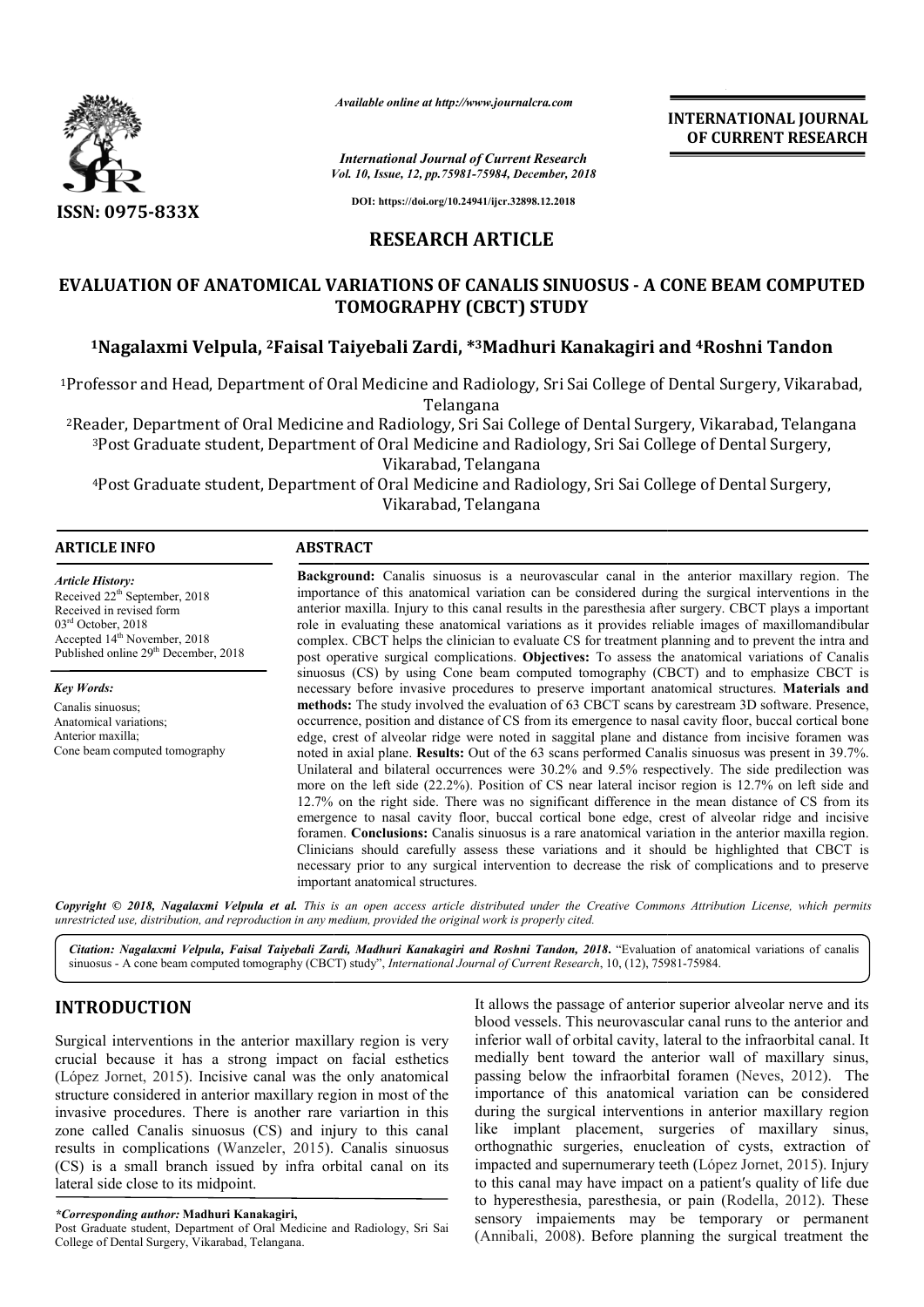radiological evaluation and visualization were considered to be important to prevent the complications. Conventional images have limited value in showing some intrabony courses of neurovascular structures (Kohavi, 1994 and Temmerman, 2011). This was because of their limitations like magnification and distortion resulting in intraoperative complications of unknown etiology (Faria, 1981). CBCT plays an important role in presurgical evaluation of anatomical variations by providing reliable images of maxilla and mandibular region. It enables the clinician to detect and evaluate the CS for treatment planning and surgery. The aim of this study was to evaluate the anatomical variations of Canalis sinuosus by using CBCT and to highlight the importance of CBCT.

## **MATERIALS AND METHODS**

This retrospective study was conducted in the Department of Oral Medicine and Radiology, Sri sai college of dental surgery, Vikarabad. 63 CBCT images were included in the study. These images were made by using a 9300 select 3D unit , with 90 kV, 4.0 mA, exposure time of 11.0 sec. Images were reconstructed using a high sapatial frequency reconstruction algorithm.

#### **Inclusion Criteria**

Male and female patients of age group between 20 and 80 years who had assessed their maxilla by CBCT for diagnostic purpose.

### **Exclusion Criteria**

- Congenital defects in the maxilla
- Trauma in the maxilla
- Pathological lesions in the maxilla
- History of any surgical procedures and bone grafting in the maxilla
- Poor quality ( blurred and distorted) CBCT images

These CBCT images were analyzed by carestream 3D software in axial, sagittal and coronal planes and the following data was recorded.

#### **Sagittal plane**

- Presence or absence of CS
- Occurrence of CS (Unilateral / Bilateral)
- Position of CS near (Central incisor / Lateral incisor / Canine)
- Distance (mm) of the CS from its emergence to the nasal cavity floor (NC) , buccal cortical bone edge (BC), crest of alveolar ridge (RC).

**Axial plane:** Distance (mm) of the CS from incisive foramen (IC).

## **RESULTS**

First a descriptive statistical analysis was conduted for total sample. Out of 63 CBCT images CS was detected in 25 images (39.7%) and absent in 38 images (60.3%). Occurrence was unilateral in 19 images (30.2%) and bilateral in 6 images (9.5%). The most frequent side of occurrence is left (22.2%) and most frequent position is near lateral incisor region with 12.7% and 20.6% on right and left sides respectively (Table 1). Independent sample test was done for the distances of NC, BC, RC and IC. There was no significant difference in the mean distance of NC, BC, RC and IC on the left and right sides (Table 2).

## **DISCUSSION**

The anterior maxillary region which is also called as premaxilla is the frequent site of surgical interventions (Von Arx, 2013). To prevent intra operative, post operative complications and for better prognosis knowledge of anatomical variations is necessary. Hence these anatomical variations should be evaluated prior the surgical procedures. Canalis sinuosus the lateral branch of incfraorbital nerve is a rare anatomical variation of anterior maxillary zone (Neves, 2012).

It was first proposed by Jones, as a neurovascular bundle which leaves the infraorbital foramen (Jones, 1939). Most of the clinicians were unaware of this variation which results in intra and post operative complications. These variations are hardly identified by conventional imaging techniques due to their limitations. Field of maxillofacial imaging is immensely expanding following the introduction of CBCT (Scarfe, 2008). Good image quality, volumetric analysis, short scan times, and relatively less radiation dose than conventional medical CT, has resulted in increasing demand of CBCT in various fields of dentistry (Rungcharassaeng, 2007). Hence the anatomical variations can be evaluated by using CBCT. In the present study of 63 CBCT scans CS was detected in 25(39.7%) scans.

| Table 1. Statistical data for occurrence, side predilection, and position of CS for total sample |  |  |  |
|--------------------------------------------------------------------------------------------------|--|--|--|
|--------------------------------------------------------------------------------------------------|--|--|--|

|            | Total | Jecurrence     |                      |      | Side predilection |     |          | Position (R)   |  |            | Position (L) |   |      |  |
|------------|-------|----------------|----------------------|------|-------------------|-----|----------|----------------|--|------------|--------------|---|------|--|
|            |       | $\overline{1}$ |                      | UL   | BL                |     |          | ∸              |  | ⊷          |              |   | ⊥⊥   |  |
| Number     | 63    | 38             | $\sim$ $\sim$<br>ل ک | 19   |                   |     |          | $\overline{a}$ |  |            |              | ∸ |      |  |
| Percentage | 100   | 60.3           | 39.7                 | 30.2 | $\Omega$<br>.     | 9.5 | 7 Q<br>. | າາ າ<br>44.L   |  | $1^{\sim}$ | ັບ.ບ         |   | 20.6 |  |

A- Absent , P- present, UL- unilateral, BL- bilateral, B - both, R- right, L- left, CI-central incisor, LI - lateral incisor , C-canine.

#### **Table 2. Staistical data for the measurements NC, BC, RC and IC on left and right sides**

| Distance |      | Right side( $n=13$ ) |      | Left side( $n=21$ ) | p-value     |
|----------|------|----------------------|------|---------------------|-------------|
|          | Mean | SD                   | Mean | SD                  |             |
| NC       | 5.7  | 3.19                 | 15.8 | 3.35                | 0.9(NS)     |
| BC       | 8.08 | l.10                 | 8.06 | 1.25                | 0.95(NS)    |
| RC       | 6.70 | 3.92                 | 6.21 | 1.74                | $0.62$ (NS) |
| IC       | 6.93 | 3.14                 | 6.33 | 2.96                | $0.58$ (NS) |

Nasal cavity floor (NC), buccal cortical bone edge (BC), crest of alveolar ridge (RC) , incisive foramen (IC). Examples of CS presence in CBCT sagittal and axial sections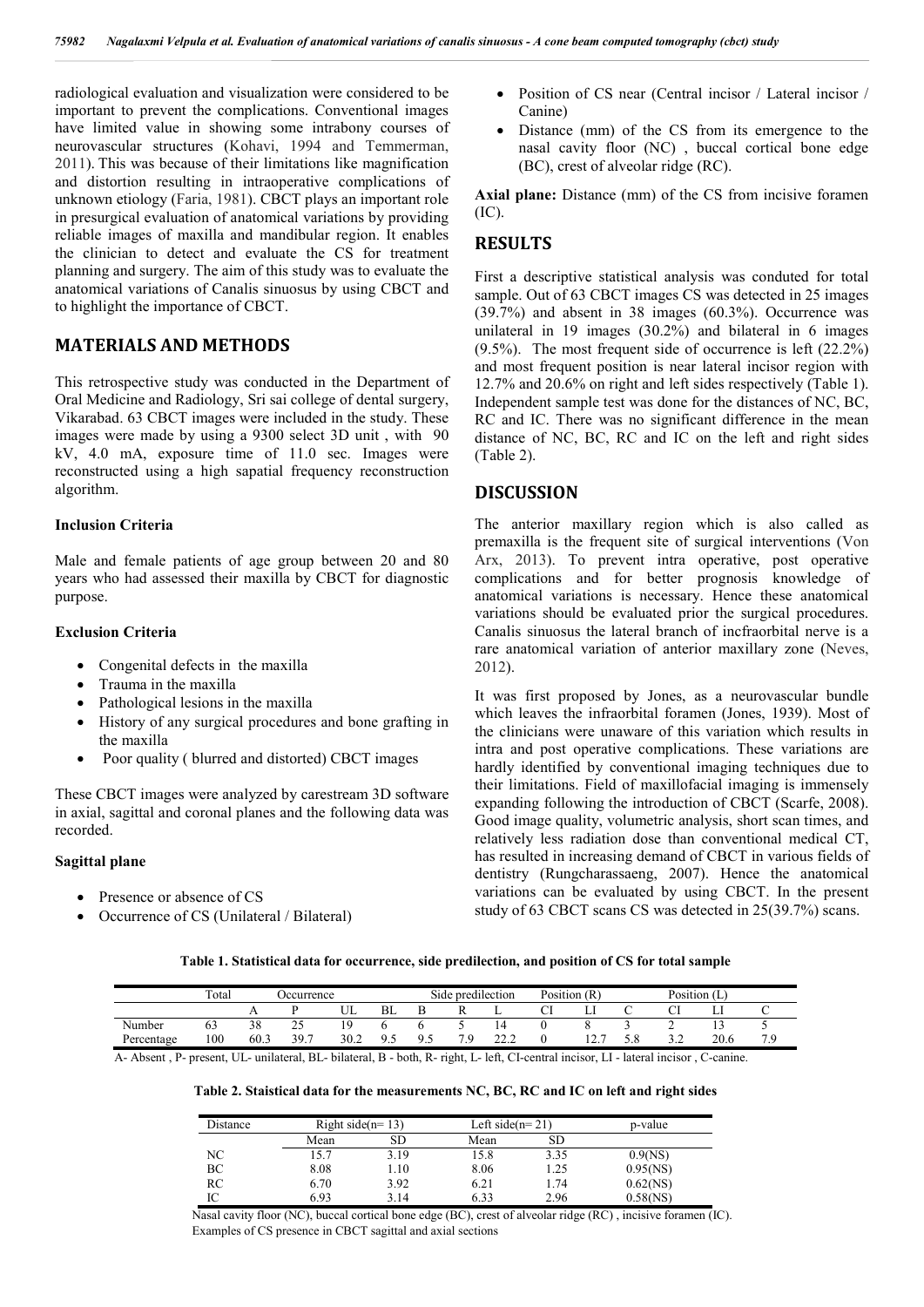

**Figure 1. Examples of CS presence in CBCT sagittal and axial sections**

The unilateral and bilateral occurrences were 30.2% and 9.5% respectivey. Left side has a greater predilection with 22.2%. Position of Canalis sinuosus was greater near lateral incisor region with 12.7% and 20.6% on right and left side respectively. The following p-values were obtained for the NC, BC, RC, IC were 0.9, 0.95, 0.62, 0.52 respectively. Oliveira-Santos et al assessed CBCT scans of 178 subjects and found that 28 (15.7%) had an additional foramen on the palate, with a total of 34 additional foramina being recorded.<sup>13</sup> There were no statistical differences between the patients either with or without an additional foramen on the palate when compared by gender or age, which is not in agreement with the findings of the present study because this includes only mixed group and CS was present in 39.7% of scans. Manhães Junior LR et al assessed 500 CBCT scans and found that there was a variation between the right and left sides regarding the distances between the CS and the alveolar bone crest and between the CS and the buccal cortical bone which is not in agreement with present study because there was no significant

difference in the mean distance of NC, BC, RC, IC on the left and right sides in the present study (Manhães Júnior, 2016). Manhães Júnior LR et al concluded that the CS position is going to be located by the upper lateral incisor palatine which is agreement with the present study. Wanzeler et al assessed 100 CBCT images and found CS was present in 88% of the total sample (Wanzeler, 2015). There were no statistically significant changes in the presence of the CS related to gender, age, and course direction. The authors concluded that the CS was frequent similar in both genders, with a distant course to the alveolar bone crest ending in different locations, which is not agreement with the present study, suggesting that the CS should be analyzed using CBCT before performing surgical procedures. von Arx et al evaluated 176 CBCT images and found the CS in 49 patients (27.8%) (von Arx, 2013). The greatest canal frequency was observed more often in male (33.0%) than in female (22.7%;  $p = 0.130$ ) subjects, though gender and age did not significantly influence CS diameter. The authors concluded that, from a clinical perspective, further